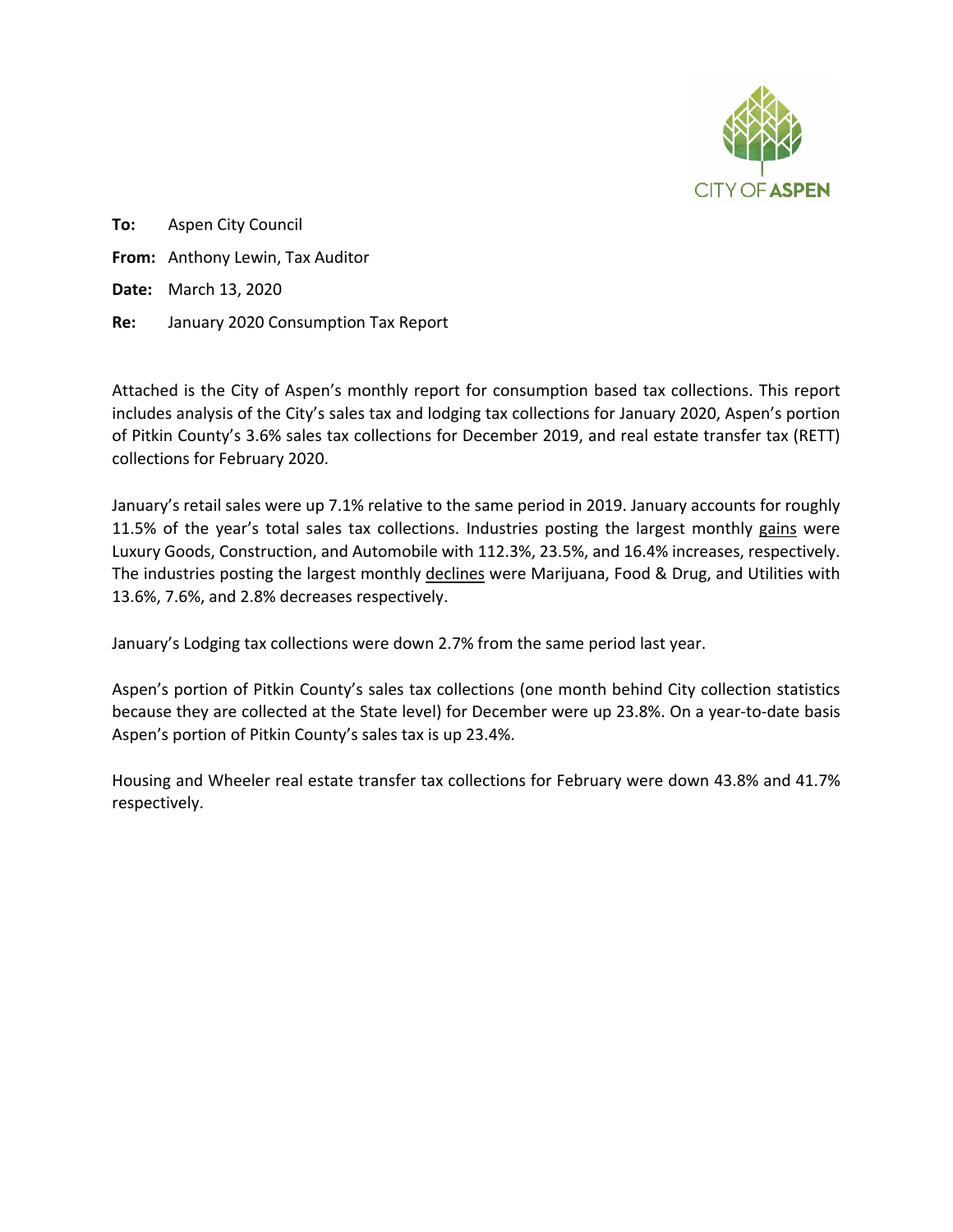#### **City of Aspen Retail Sales by Industry January 2020**



**January Monthly Retail Sales**

| Category              | <b>Monthly Retail Sales</b> | <b>Businesses</b><br><b>Reporting</b> | % Change Prior<br>Year | % Monthly<br><b>Retail Sales</b> |                                         | <b>Luxury Goods</b><br>7.6% | Automobile<br>1.7%                               |           | <b>Utilities</b><br>5.2% |
|-----------------------|-----------------------------|---------------------------------------|------------------------|----------------------------------|-----------------------------------------|-----------------------------|--------------------------------------------------|-----------|--------------------------|
| Accommodations        | \$32,939,826                | 101                                   | (1.6%)                 | 34.4%                            | Miscellaneous                           |                             |                                                  | Marijuana |                          |
| Restaurants & Bars    | \$17,278,233                | 74                                    | 11.4%                  | 18.0%                            | 5.2%                                    | Construction                |                                                  | 1.3%      | <b>Accommodations</b>    |
| Sports Equip/Clothing | \$8,376,454                 | 41                                    | 6.6%                   | 8.7%                             |                                         | 4.8%                        |                                                  |           | 34.4%                    |
| Clothing              | \$6,299,004                 | 79                                    | 1.1%                   | 6.6%                             | Liquor<br>1.2%                          |                             |                                                  |           |                          |
| Food & Drug           | \$5,126,729                 | 24                                    | (7.6%)                 | 5.3%                             |                                         |                             |                                                  |           |                          |
| Liquor                | \$1,111,831                 | 9                                     | 5.1%                   | 1.2%                             |                                         |                             |                                                  |           |                          |
| Miscellaneous         | \$5,006,816                 | 290                                   | 6.2%                   | 5.2%                             | Food & Drug                             |                             |                                                  |           |                          |
| Construction          | \$4,649,033                 | 104                                   | 23.5%                  | 4.8%                             | 5.3%                                    |                             |                                                  |           |                          |
| Luxury Goods          | \$7,254,419                 | 55                                    | 112.3%                 | 7.6%                             |                                         |                             |                                                  |           |                          |
| Utilities             | \$4,958,708                 | 79                                    | (2.8%)                 | 5.2%                             | Clothing                                |                             |                                                  |           |                          |
| Automobile            | \$1,669,521                 | $\mathbf{1}$                          | 16.4%                  | 1.7%                             | 6.6%                                    |                             |                                                  |           |                          |
| Marijuana             | \$1,223,686                 | 11                                    | (13.6%)                | 1.3%                             |                                         |                             |                                                  |           |                          |
| Total                 | \$95,894,258                | 868                                   | 7.1%                   | 100.0%                           | <b>Sports</b><br>Equip/Clothing<br>8.7% |                             | <b>Restaurants &amp;</b><br><b>Bars</b><br>18.0% |           |                          |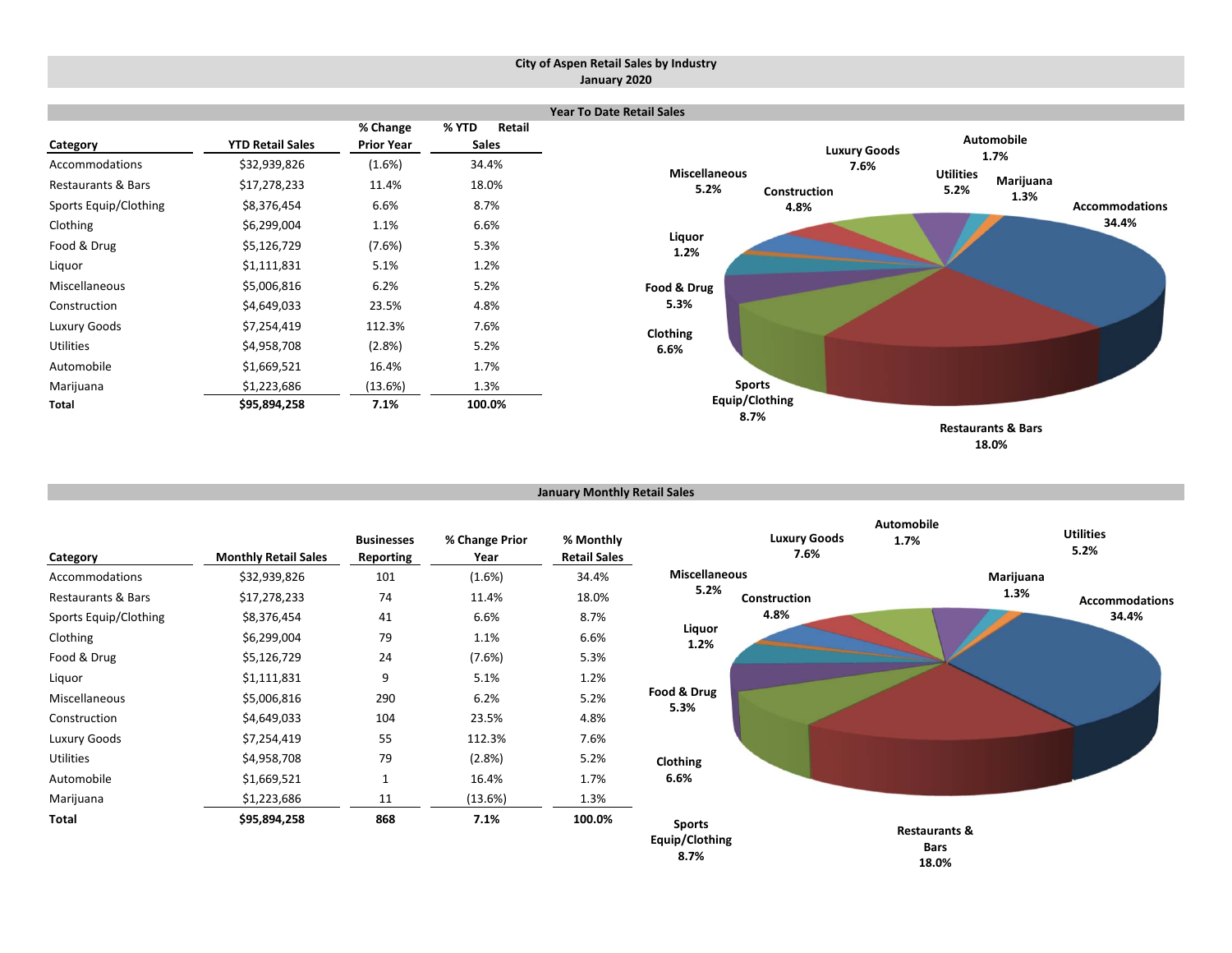## **City of Aspen Sales and Lodging Tax January 2020**

|                                                     |                  | <b>Year To Date Tax Collections</b> |                                           |                                                                     |
|-----------------------------------------------------|------------------|-------------------------------------|-------------------------------------------|---------------------------------------------------------------------|
|                                                     | <b>YTD Taxes</b> | % YTD                               |                                           | 1.0% Sales Tax: Parks &                                             |
| Tax Type                                            | <b>Collected</b> | <b>Taxes</b>                        | 2.0% Lodging Tax: Tourist                 | Open Space                                                          |
| 1.0% Sales Tax: Parks & Open Space                  | \$948,500        | 37.1%                               | Promotion/<br>Transportation              | 37.1%                                                               |
| 0.5% Sales Tax: Parks & Open Space                  | \$474,136        | 18.5%                               | 22.1%                                     |                                                                     |
| 0.15% Sales Tax: Transportation                     | \$142,264        | 5.6%                                |                                           |                                                                     |
| 0.45% Sales Tax: Affordable Housing/ Childcare      | \$426,791        | 16.7%                               |                                           |                                                                     |
| 2.0% Lodging Tax: Tourist Promotion/ Transportation | \$564,549        | 22.1%                               | 0.45% Sales Tax:                          | 0.5% Sales Tax: Parks                                               |
| <b>Total</b>                                        | \$2,556,239      | 100%                                | Affordable Housing/<br>Childcare<br>16.7% | 0.15% Sales Tax:<br>& Open Space<br>Transportation<br>18.5%<br>5.6% |

## **January Monthly Tax Collections**

| Tax Type                                            | <b>Monthly Taxes</b><br><b>Collected</b> | % Monthly<br><b>Taxes</b> | 2.0% Lodging Tax:                                             | 1.0% Sales Tax: Parks &<br>Open Space<br>37.1%                      |
|-----------------------------------------------------|------------------------------------------|---------------------------|---------------------------------------------------------------|---------------------------------------------------------------------|
| 1.0% Sales Tax: Parks & Open Space                  | \$948,500                                | 37.1%                     | <b>Tourist Promotion/</b>                                     |                                                                     |
| 0.5% Sales Tax: Parks & Open Space                  | \$474,136                                | 18.5%                     | Transportation<br>22.1%                                       |                                                                     |
| 0.15% Sales Tax: Transportation                     | \$142,264                                | 5.6%                      |                                                               |                                                                     |
| 0.45% Sales Tax: Affordable Housing/ Childcare      | \$426,791                                | 16.7%                     |                                                               |                                                                     |
| 2.0% Lodging Tax: Tourist Promotion/ Transportation | \$564,549                                | 22.1%                     |                                                               | 0.5% Sales Tax: Parks                                               |
| <b>Total</b>                                        | \$2,556,239                              | 100%                      | 0.45% Sales Tax:<br>Affordable Housing/<br>Childcare<br>16.7% | & Open Space<br>0.15% Sales Tax:<br>18.5%<br>Transportation<br>5.6% |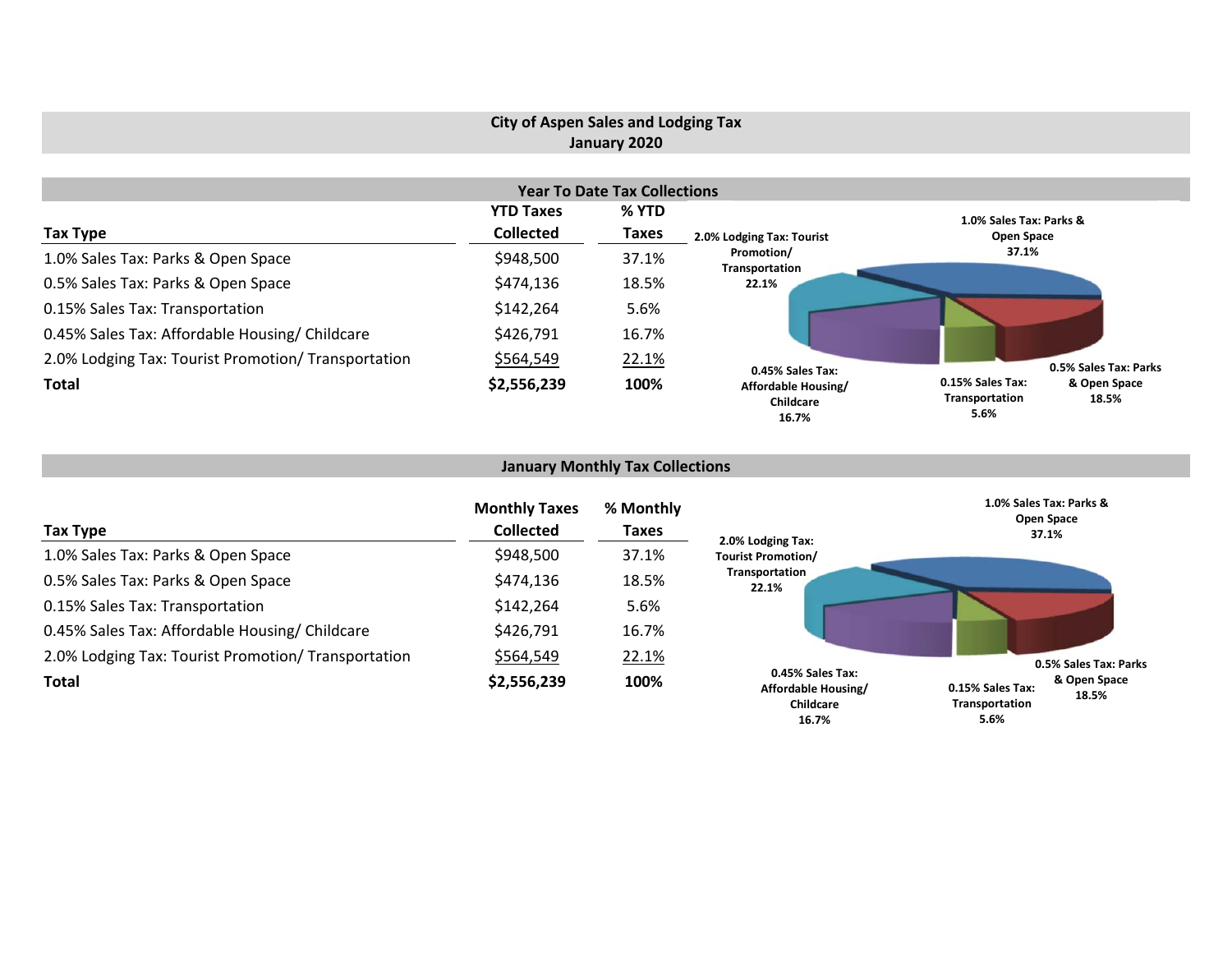#### **City of Aspen Sales Tax 2.1% January 2020**

| <b>Current Month Revenues are</b> | 6.9%    | above last year's Monthly Revenues.             |
|-----------------------------------|---------|-------------------------------------------------|
| <b>Year To Date Revenues are</b>  | $3.8\%$ | above Year To Date Budgeted Revenues.           |
| <b>Year To Date Revenues are</b>  | 6.9%    | above last year's Actual Year To Date Revenues. |

|       |               | 2020 Monthly Budget vs. 2020 Actual |          |               | 2020 YTD Budget vs. 2020 Actual |          | 2020 vs. 2019 |          |                 |          |
|-------|---------------|-------------------------------------|----------|---------------|---------------------------------|----------|---------------|----------|-----------------|----------|
| Month | <b>Budget</b> | Actual                              | Variance | <b>Budget</b> | Actual                          | Variance | 2019 Monthly  | Variance | <b>2019 YTD</b> | Variance |
| Jan   | \$1,918,600   | \$1,991,690                         | 3.8%     | \$1,918,600   | \$1,991,690                     | 3.8%     | \$1,862,971   | 6.9%     | \$1,862,971     | 6.9%     |
| Feb   | \$1,736,100   |                                     |          | \$3,654,700   |                                 |          | \$1,737,770   |          | \$3,600,741     |          |
| Mar   | \$1,982,200   |                                     |          | \$5,636,900   |                                 |          | \$2,010,993   |          | \$5,611,734     |          |
| Apr   | \$676,600     |                                     |          | \$6,313,500   |                                 |          | \$757,958     |          | \$6,369,692     |          |
| May   | \$570,600     |                                     |          | \$6,884,100   |                                 |          | \$646,709     |          | \$7,016,401     |          |
| June  | \$1,422,000   |                                     |          | \$8,306,100   |                                 |          | \$1,382,830   |          | \$8,399,231     |          |
| July  | \$1,849,000   |                                     |          | \$10,155,100  |                                 |          | \$1,920,481   |          | \$10,319,712    |          |
| Aug   | \$1,575,800   |                                     |          | \$11,730,900  |                                 |          | \$1,568,118   |          | \$11,887,829    |          |
| Sept  | \$1,287,100   |                                     |          | \$13,018,000  |                                 |          | \$1,339,131   |          | \$13,226,960    |          |
| Oct   | \$756,200     |                                     |          | \$13,774,200  |                                 |          | \$813,092     |          | \$14,040,052    |          |
| Nov   | \$654,800     |                                     |          | \$14,429,000  |                                 |          | \$694,364     |          | \$14,734,416    |          |
| Dec   | \$2,548,500   |                                     |          | \$16,977,500  |                                 |          | \$2,465,684   |          | \$17,200,100    |          |



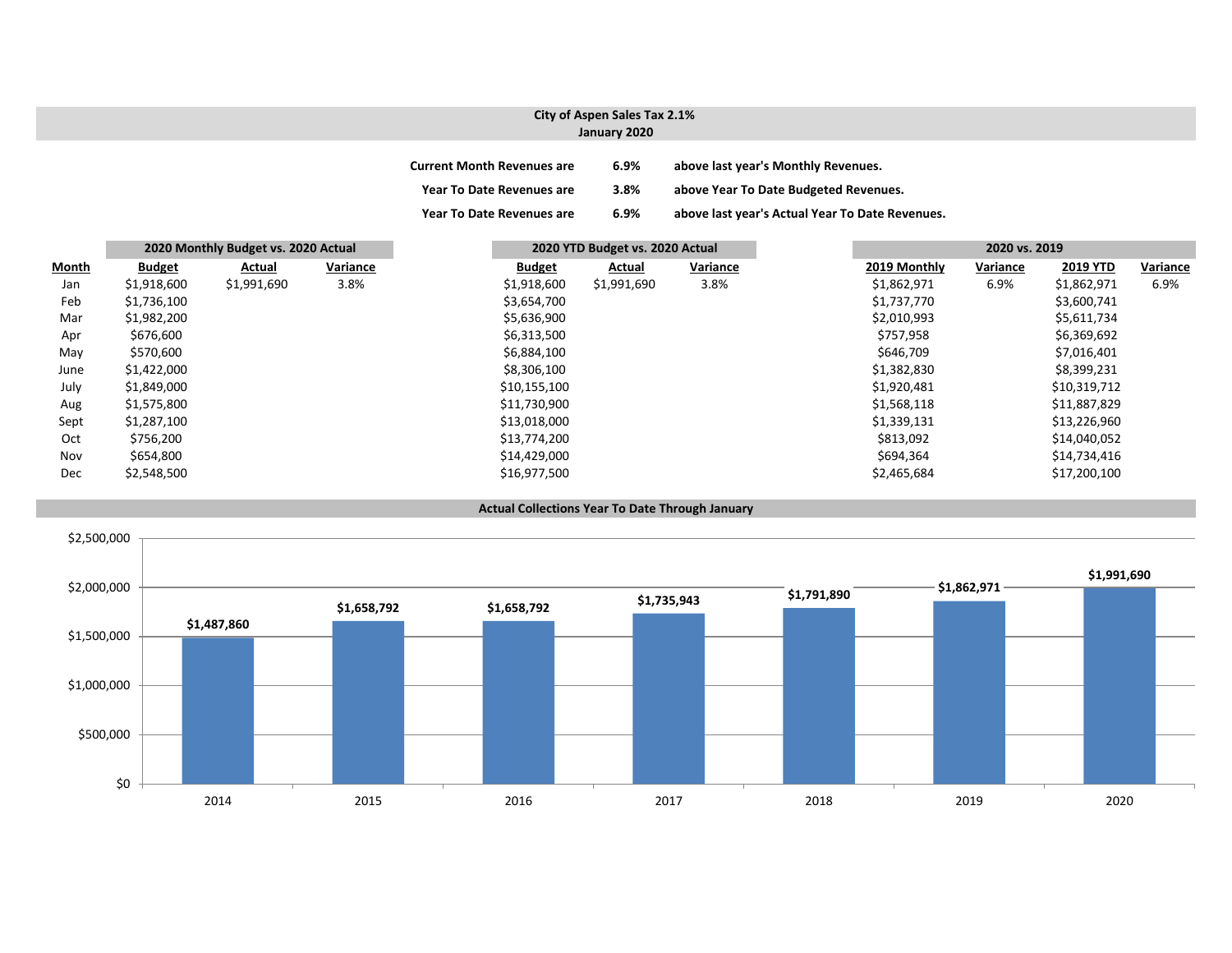#### **City of Aspen Tourist Promotion 1.5% Lodging Tax (0.5% Rate for 2010 and Prior) January 2020**

| Current Month Revenues are       | (2.7%) | below last year's Monthly Revenues adjusted for rate increase.             |
|----------------------------------|--------|----------------------------------------------------------------------------|
| <b>Year To Date Revenues are</b> | 2.6%   | above Year To Date Budgeted Revenues.                                      |
| Year To Date Revenues are        | (2.7%) | below last year's Actual Year To Date Revenues adjusted for rate increase. |

|       |               | 2020 Monthly Budget vs. 2020 Actual |          | 2020 YTD Budget vs. 2020 Actual |           |          | 2020 vs. 2019 |          |                 |          |
|-------|---------------|-------------------------------------|----------|---------------------------------|-----------|----------|---------------|----------|-----------------|----------|
| Month | <b>Budget</b> | Actual                              | Variance | <b>Budget</b>                   | Actual    | Variance | 2019 Monthly  | Variance | <b>2019 YTD</b> | Variance |
| Jan   | \$412,500     | \$423,412                           | 2.6%     | \$412,500                       | \$423,412 | 2.6%     | \$435,183     | (2.7%)   | \$435,183       | (2.7%)   |
| Feb   | \$390,000     |                                     |          | \$802,500                       |           |          | \$386,172     |          | \$821,355       |          |
| Mar   | \$420,000     |                                     |          | \$1,222,500                     |           |          | \$441,407     |          | \$1,262,762     |          |
| Apr   | \$60,000      |                                     |          | \$1,282,500                     |           |          | \$72,042      |          | \$1,334,804     |          |
| May   | \$45,000      |                                     |          | \$1,327,500                     |           |          | \$55,183      |          | \$1,389,987     |          |
| June  | \$217,500     |                                     |          | \$1,545,000                     |           |          | \$207,585     |          | \$1,597,572     |          |
| July  | \$300,000     |                                     |          | \$1,845,000                     |           |          | \$312,072     |          | \$1,909,644     |          |
| Aug   | \$255,000     |                                     |          | \$2,100,000                     |           |          | \$236,486     |          | \$2,146,131     |          |
| Sept  | \$157,500     |                                     |          | \$2,257,500                     |           |          | \$168,611     |          | \$2,314,741     |          |
| Oct   | \$82,500      |                                     |          | \$2,340,000                     |           |          | \$87,775      |          | \$2,402,516     |          |
| Nov   | \$60,000      |                                     |          | \$2,400,000                     |           |          | \$59,637      |          | \$2,462,153     |          |
| Dec   | \$490,500     |                                     |          | \$2,890,500                     |           |          | \$451,985     |          | \$2,914,139     |          |

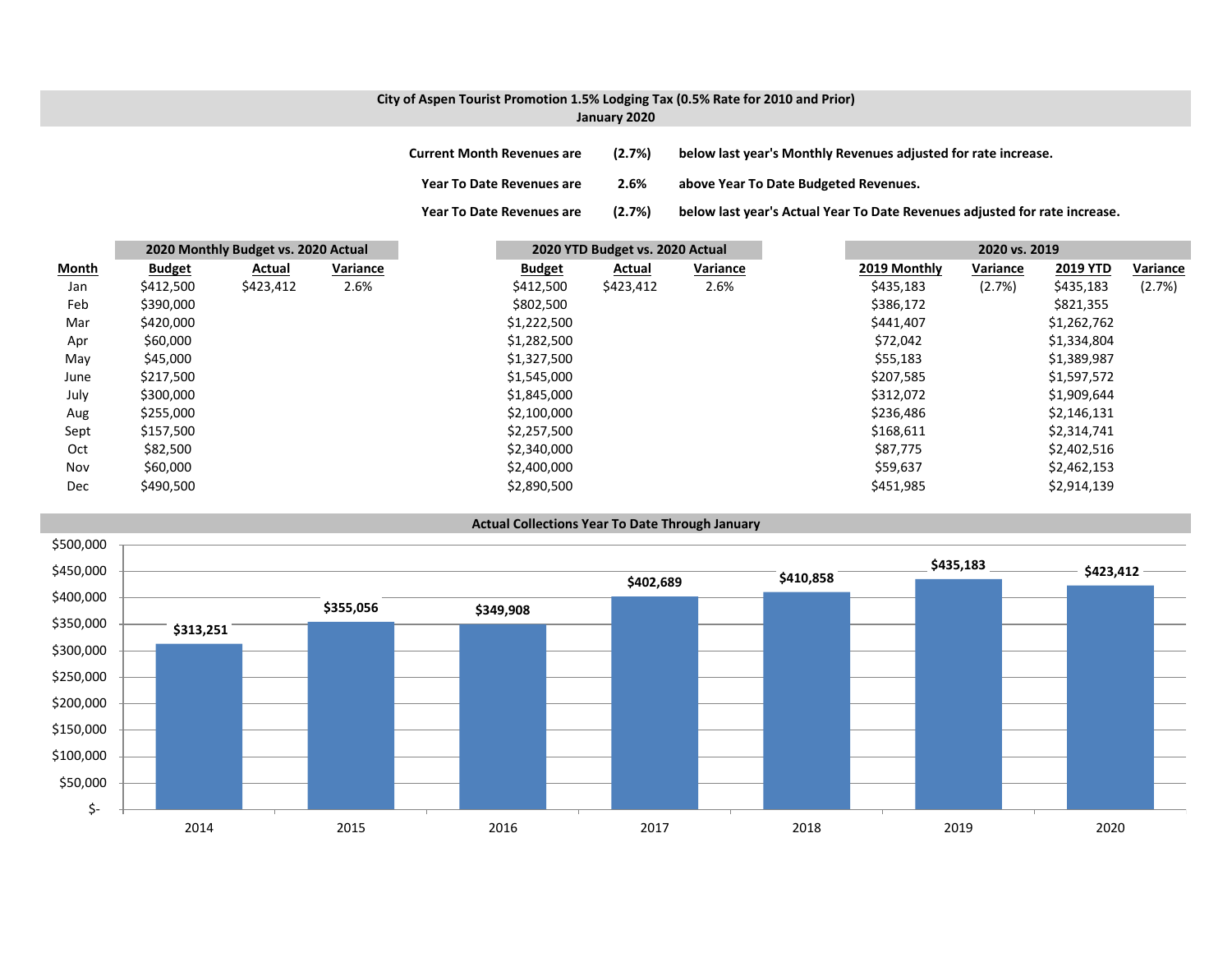### **City of Aspen Transportation 0.5% Lodging Tax January 2020**

| <b>Current Month Revenues are</b> | (2.7%) | below last year's Monthly Revenues              |
|-----------------------------------|--------|-------------------------------------------------|
| <b>Year To Date Revenues are</b>  | 2.6%   | above Year To Date Budgeted Revenues.           |
| <b>Year To Date Revenues are</b>  | (2.7%) | below last year's Actual Year To Date Revenues. |

|              |               | 2020 Monthly Budget vs. 2020 Actual |          |               | 2020 YTD Budget vs. 2020 Actual |          |  | 2020 vs. 2019 |          |                 |          |
|--------------|---------------|-------------------------------------|----------|---------------|---------------------------------|----------|--|---------------|----------|-----------------|----------|
| <u>Month</u> | <b>Budget</b> | Actual                              | Variance | <b>Budget</b> | Actual                          | Variance |  | 2019 Monthly  | Variance | <b>2019 YTD</b> | Variance |
| Jan          | \$137,500     | \$141,137                           | 2.6%     | \$137,500     | \$141,137                       | 2.6%     |  | \$145,061     | (2.7%)   | \$145,061       | (2.7%)   |
| Feb          | \$130,000     |                                     |          | \$267,500     |                                 |          |  | \$128,724     |          | \$273,785       |          |
| Mar          | \$140,000     |                                     |          | \$407,500     |                                 |          |  | \$147,136     |          | \$420,920       |          |
| Apr          | \$20,000      |                                     |          | \$427,500     |                                 |          |  | \$24,014      |          | \$444,934       |          |
| May          | \$15,000      |                                     |          | \$442,500     |                                 |          |  | \$18,394      |          | \$463,328       |          |
| June         | \$72,500      |                                     |          | \$515,000     |                                 |          |  | \$69,195      |          | \$532,523       |          |
| July         | \$100,000     |                                     |          | \$615,000     |                                 |          |  | \$104,024     |          | \$636,547       |          |
| Aug          | \$85,000      |                                     |          | \$700,000     |                                 |          |  | \$78,829      |          | \$715,376       |          |
| Sept         | \$52,500      |                                     |          | \$752,500     |                                 |          |  | \$56,203      |          | \$771,579       |          |
| Oct          | \$27,500      |                                     |          | \$780,000     |                                 |          |  | \$29,258      |          | \$800,837       |          |
| Nov          | \$20,000      |                                     |          | \$800,000     |                                 |          |  | \$19,879      |          | \$820,716       |          |
| Dec          | \$163,500     |                                     |          | \$963,500     |                                 |          |  | \$150,662     |          | \$971,378       |          |



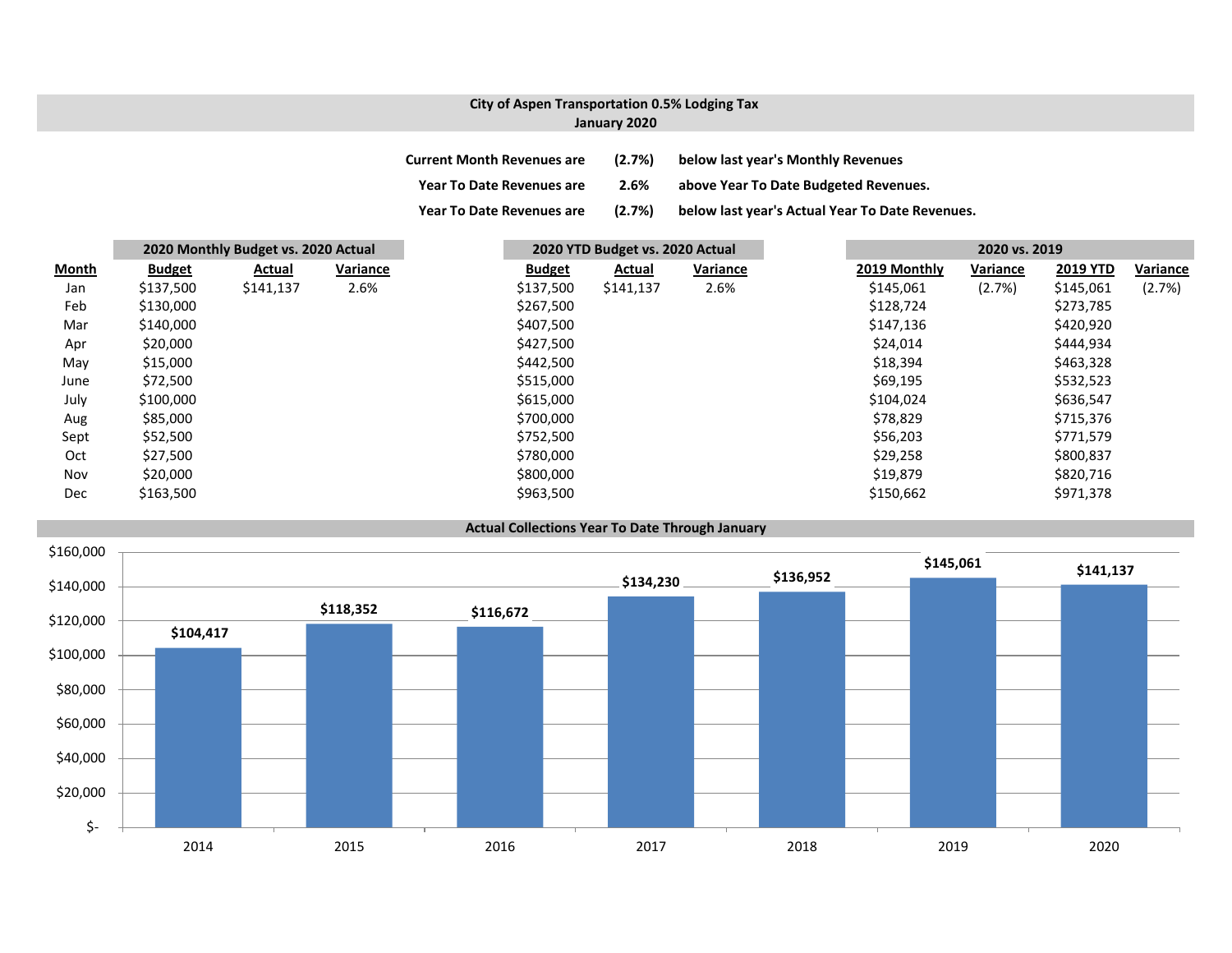#### **City of Aspen Portion of Pitkin County 3.6% Sales Tax December 2019**

| <b>Current Month Revenues are</b> | 23.8% | above last year's Monthly Revenues.             |
|-----------------------------------|-------|-------------------------------------------------|
| <b>Year To Date Revenues are</b>  | 22.8% | above Year To Date Budgeted Revenues.           |
| <b>Year To Date Revenues are</b>  | 23.4% | above last year's Actual Year To Date Revenues. |

|       |               | 2019 Monthly Budget vs. 2019 Actual |           |               | 2019 YTD Budget vs. 2019 Actual |          | 2019 vs. 2018 |          |                 |          |
|-------|---------------|-------------------------------------|-----------|---------------|---------------------------------|----------|---------------|----------|-----------------|----------|
| Month | <b>Budget</b> | Actual                              | Variance  | <b>Budget</b> | Actual                          | Variance | 2018 Monthly  | Variance | <b>2018 YTD</b> | Variance |
| Jan   | \$1,250,000   | \$1,332,368                         | 6.6%      | \$1,250,000   | \$1,332,368                     | 6.6%     | \$1,220,153   | 9.2%     | \$1,220,153     | 9.2%     |
| Feb   | \$1,197,000   | \$1,195,264                         | $(0.1\%)$ | \$2,447,000   | \$2,527,633                     | 3.3%     | \$1,148,144   | 4.1%     | \$2,368,297     | 6.7%     |
| Mar   | \$1,113,000   | \$1,460,126                         | 31.2%     | \$3,560,000   | \$3,987,758                     | 12.0%    | \$1,163,211   | 25.5%    | \$3,531,508     | 12.9%    |
| Apr   | \$530,000     | \$543,209                           | 2.5%      | \$4,090,000   | \$4,530,968                     | 10.8%    | \$434,940     | 24.9%    | \$ 3.966.448    | 14.2%    |
| May   | \$326,000     | \$423,901                           | 30.0%     | \$4,416,000   | \$4,954,869                     | 12.2%    | \$357.579     | 18.5%    | \$4.324.027     | 14.6%    |
| June  | \$720,000     | \$867,745                           | 20.5%     | \$5,136,000   | \$5,822,613                     | 13.4%    | \$739,053     | 17.4%    | \$5.063.081     | 15.0%    |
| July  | \$941,000     | \$1,149,462                         | 22.2%     | \$6,077,000   | \$6,972,075                     | 14.7%    | \$986,284     | 16.5%    | \$6,049,364     | 15.3%    |
| Aug   | \$921,000     | \$1,059,020                         | 15.0%     | \$6,998,000   | \$8.031.094                     | 14.8%    | \$825,032     | 28.4%    | \$6.874.396     | 16.8%    |
| Sept  | \$669,000     | \$867,293                           | 29.6%     | \$7.667.000   | \$8,898,387                     | 16.1%    | \$719,959     | 20.5%    | \$7,594,355     | 17.2%    |
| Oct   | \$420,000     | \$646,501                           | 53.9%     | \$8,087,000   | \$9,544,889                     | 18.0%    | \$448,290     | 44.2%    | \$8.042.645     | 18.7%    |
| Nov   | \$383,000     | \$908,405                           | 137.2%    | \$8,470,000   | \$10,453,294                    | 23.4%    | \$434,814     | 108.9%   | \$ 8.477.459    | 23.3%    |
| Dec   | \$1,369,000   | \$1,627,600                         | 18.9%     | \$9,839,000   | \$12,080,894                    | 22.8%    | \$1,315,025   | 23.8%    | \$9,792,485     | 23.4%    |

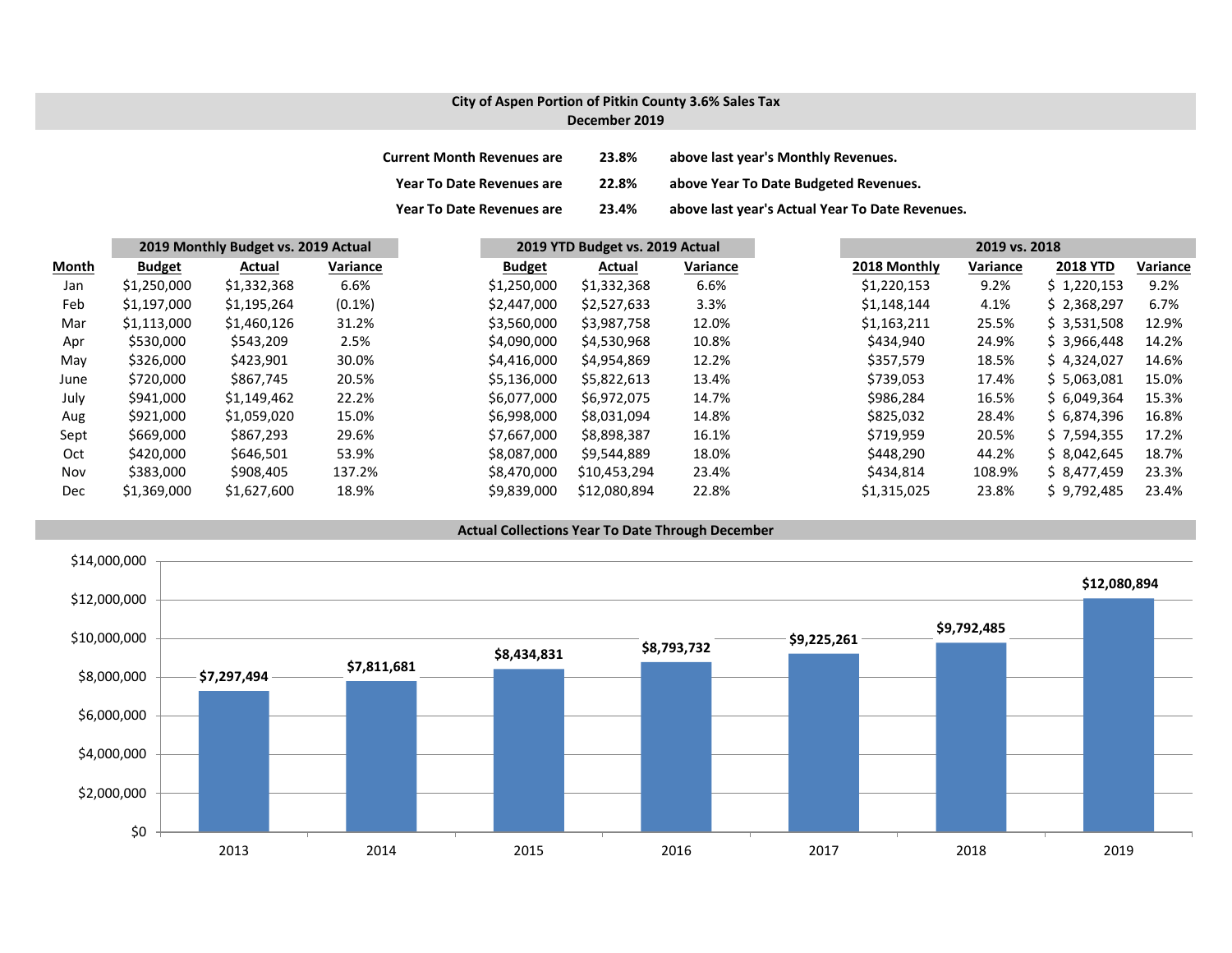# **Housing Real Estate Transfer Tax**

## **February 2020**

| <b>Current Month Revenues are</b> | (43.8%)   | below last year's Monthly Revenues.             |
|-----------------------------------|-----------|-------------------------------------------------|
| <b>Year To Date Revenues are</b>  | 59.9%     | above Year To Date Budgeted Revenues.           |
| <b>Year To Date Revenues are</b>  | $(4.4\%)$ | below last year's Actual Year To Date Revenues. |

|       |               | 2020 Monthly Budget vs. 2020 Actual |          |               | 2020 YTD Budget vs. 2020 Actual |          |  |              | 2020 vs. 2019 |                 |           |  |
|-------|---------------|-------------------------------------|----------|---------------|---------------------------------|----------|--|--------------|---------------|-----------------|-----------|--|
| Month | <b>Budget</b> | Actual                              | Variance | <b>Budget</b> | Actual                          | Variance |  | 2019 Monthly | Variance      | <b>2019 YTD</b> | Variance  |  |
| Jan   | \$488,100     | \$1,098,343                         | 125.0%   | \$488,100     | \$1,098,343                     | 125.0%   |  | \$784,556    | 40.0%         | \$784,556       | 40.0%     |  |
| Feb   | \$509,100     | \$496,350                           | (2.5%)   | \$997,200     | \$1,594,693                     | 59.9%    |  | \$882,743    | $(43.8\%)$    | \$1,667,298     | $(4.4\%)$ |  |
| Mar   | \$501,100     |                                     |          | \$1,498,300   |                                 |          |  | \$684,897    |               | \$2,352,196     |           |  |
| Apr   | \$728,800     |                                     |          | \$2,227,100   |                                 |          |  | \$425,425    |               | \$2,777,621     |           |  |
| May   | \$672,000     |                                     |          | \$2,899,100   |                                 |          |  | \$1,030,447  |               | \$3,808,068     |           |  |
| June  | \$668,900     |                                     |          | \$3,568,000   |                                 |          |  | \$721,175    |               | \$4,529,243     |           |  |
| July  | \$488,700     |                                     |          | \$4,056,700   |                                 |          |  | \$434,725    |               | \$4,963,968     |           |  |
| Aug   | \$657,900     |                                     |          | \$4,714,600   |                                 |          |  | \$606,463    |               | \$5,570,431     |           |  |
| Sept  | \$926,800     |                                     |          | \$5,641,400   |                                 |          |  | \$1,186,295  |               | \$6,756,726     |           |  |
| Oct   | \$787,000     |                                     |          | \$6,428,400   |                                 |          |  | \$620,101    |               | \$7,376,826     |           |  |
| Nov   | \$531,200     |                                     |          | \$6,959,600   |                                 |          |  | \$848,699    |               | \$8,225,525     |           |  |
| Dec   | \$647,400     |                                     |          | \$7,607,000   |                                 |          |  | \$671,236    |               | \$8,896,761     |           |  |
|       |               |                                     |          |               |                                 |          |  |              |               |                 |           |  |

#### **Actual Collections Year To Date Through February**